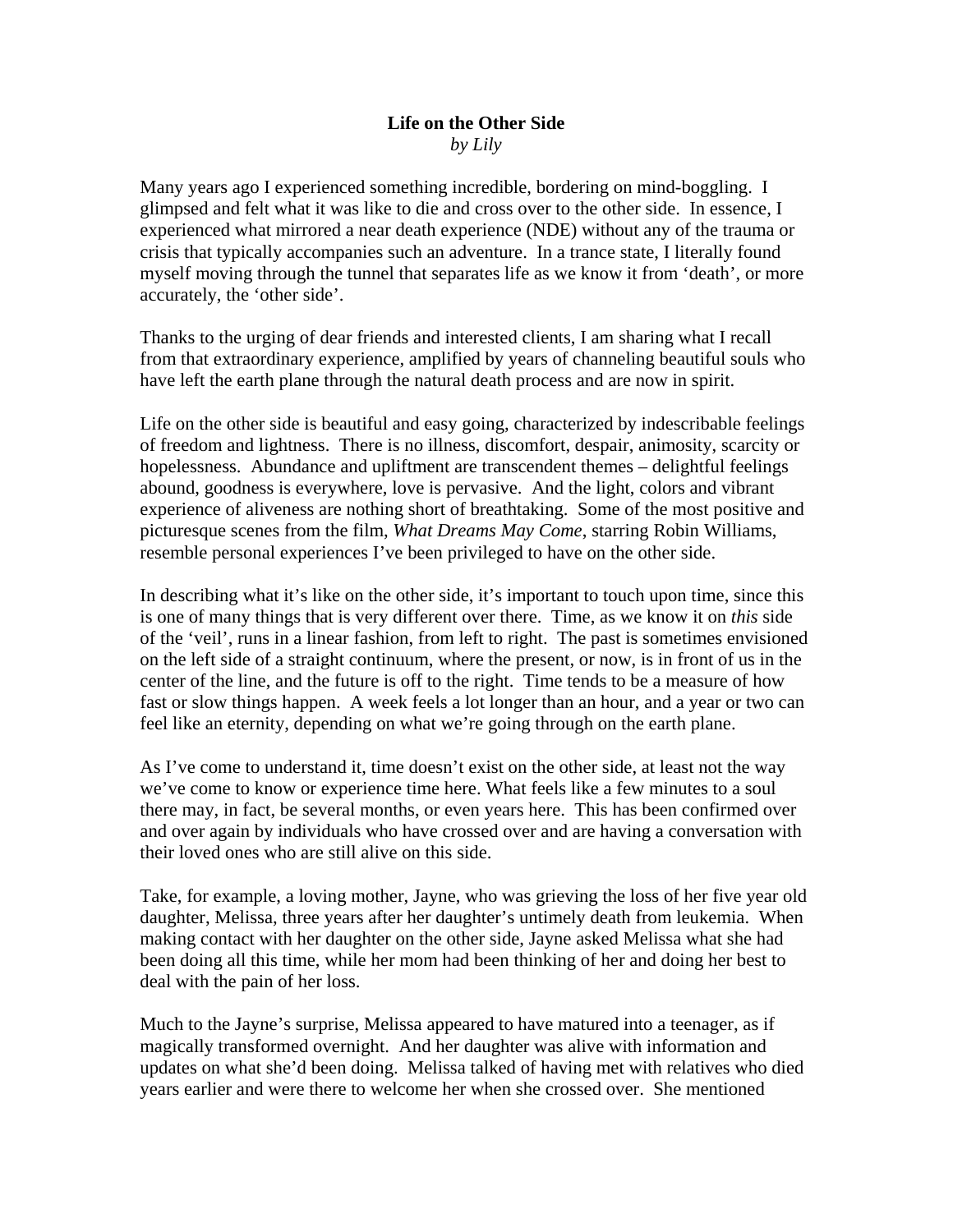having attended some classes on the other side, and that she had a main teacher who guided her and was there to comfort her when she first 'arrived'. Melissa also talked of having made friends with other young people who had recently crossed over – not just from the USA, but from different parts of the world – and reiterated that she was enjoying 'life'.

But to Melissa, it did not feel like a long time since she'd crossed over. In fact, it felt like only a few weeks to her, in earth time. While her mother, Jayne, had anguished for years, feeling sadness and deep regret over the passing of her daughter, Melissa tried to comfort her mom by sharing what had happened in the last few 'months' over there, where months to Melissa equated to years on our earth calendar. The blink of an eye on the other side may be weeks or months of time on this side.

Another telling point is that Melissa had apparently grown far more than three earth years since she had crossed over, at least it seemed that way to her mother. At the age of eight, which her daughter would have been had she not died, Melissa revealed herself as a budding young woman who was growing by leaps and bounds on the other side. In fact, depending on who contacted Melissa at any given time, Melissa showed herself to be of varying ages – a teenager to her mother, a 20-something woman to her uncle who was an esteemed professor at a prestigious university, and a young girl to her grandmother who fondly recalled her as a sweet, young kindergartner.

I have experienced this phenomenon countless times. Individuals who have crossed over are able to choose any age or life stage they wish to portray themselves, at any given time. Their physical or 'body' appearance often morphs from one conversation to the next, and sometimes alters within a single conversation – from younger to older, or vice versa.

For example, one time – when making contact and facilitating a connection between a middle-aged client of mine, Diego, and his elderly mom, Maria, on the other side – at the start of the conversation his mother showed herself to be in her late 70s, just as Diego remembered her before she died. Maria demurely showed her gray hair neatly pulled back in a bun and made sure to show me that she was wearing a simple cotton housedress that fell conservatively below her knees, as was befitting her age and station in life. Maria's well-worn outfit was finished off with a pair of sensible (old fashioned) shoes that Diego fondly remembered.

But as the conversation progressed, Diego's adoring mom recalled a heart-warming experience she had had in the 1950s with her beloved husband. As she described that memorable evening at a nightclub in Madrid, Maria rejuvenated before my (inner) eyes, becoming the youthfully attractive woman she was in her late 20s, passionately in love with her new husband, Alonso. As Maria merged into a younger version of herself, so did her clothing. Her housedress transformed into a tasteful, ruby red cocktail dress that was cinched at the waist to show off her slim, stylish figure, with a hemline that showed off her shapely legs.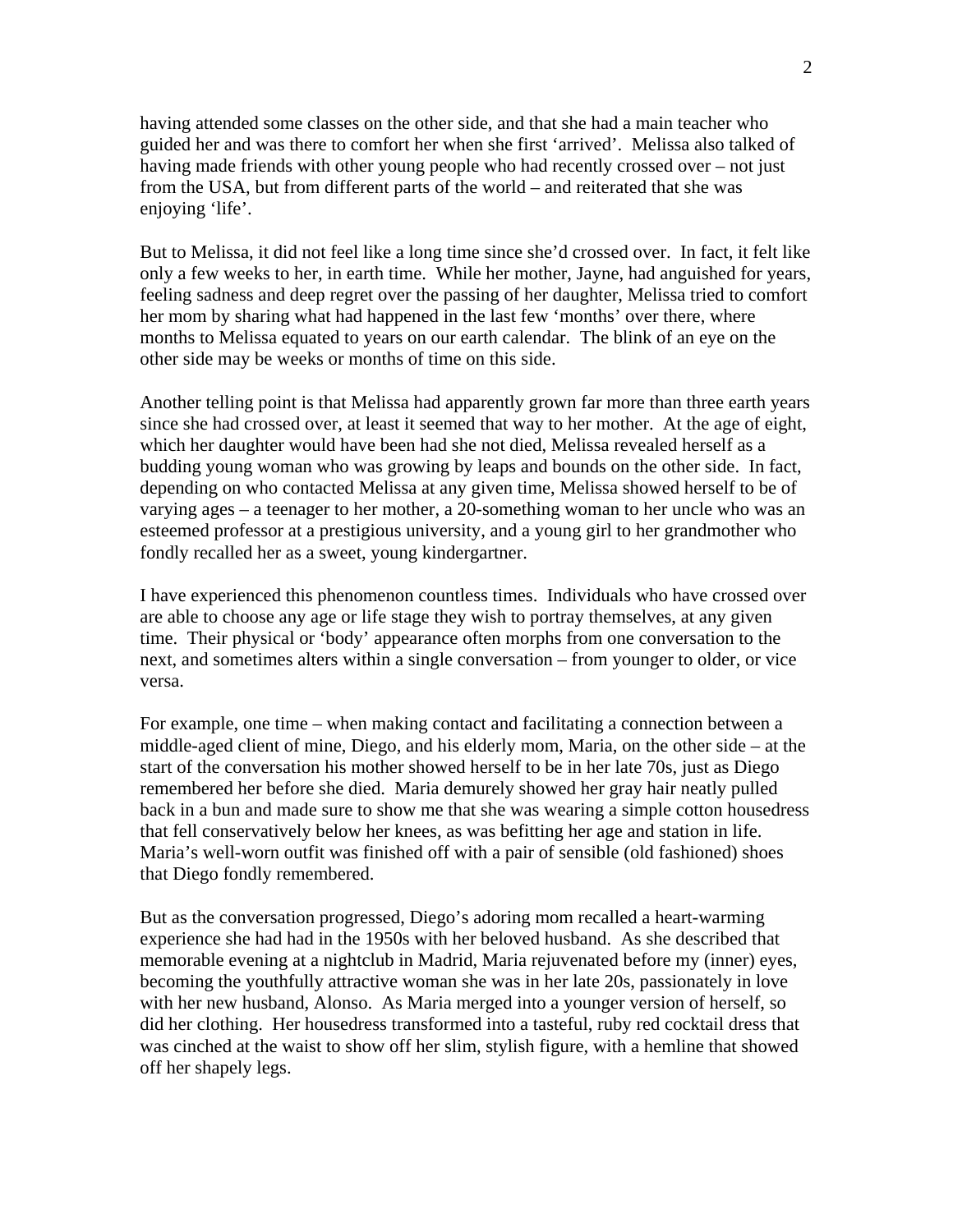Diego confirmed that his mother had taken pride in her appearance and that over the years she and his father had enjoyed ballroom dancing in Spain. Both images that Maria showed me of herself turned out to be accurate. Diego shed tears of joy reminiscing about his mom's most recent life – from the beautiful young woman who loved to dance, to a mature mother and grandmother whose primary focus was making her home warm and welcoming to all.

Another important theme that comes through from individuals on the other side is an openness, receptivity and forgiveness, especially when it comes to relationships. On occasion a client will ask to connect with a close friend or loved one who has recently crossed over, but is reticent about having a conversation with that person because of an unresolved issue or situation from the past that still weighs heavily on them.

The good news is that I have rarely come across a soul on the other side who is hard to reach, much less someone who holds a grudge after he or she has crossed over. For individuals who had a rocky relationship with someone on this side, making contact with that same person on the other side almost always feels liberating, if not peaceful and joyful. In part, this noticeable improvement in the relationship can be traced to the individual's personality or human side either evaporating, or expanding in a divine way after crossing over. What is dominant for souls on the other side is their essence self, not their personality self.

People who were characteristically cold, greedy or uncommunicative when alive on this side are often warm, agreeable, generous in spirit and open to talking on the other side – sometimes surprisingly so. Clients' apprehension about making contact with someone with whom they had personal difficulties quickly dissolves into acceptance once the conversation gets underway – the healing changes that have taken place in their friend's or loved one's demeanor on the other side are not only obvious, but also soothing to experience.

So, there is no need to be apprehensive about reaching out and making contact with someone on the other side, despite past experiences that may have been less than ideal. Love is the overarching energy that heals just about all wounds.

Several people have asked me if there is hell, and, if so, what it's like. I'm more than delighted to report that in over 14 years of making contact with individuals who have crossed over, I have never seen or experienced anything that even remotely resembles hell there. In fact, it is quite the opposite. More than a few individuals who have crossed over refer to the 3D earth plane – here – as the real hell. One true story captures this very well.

About 30 years ago, a client's father, Karl, died of stomach perforation after one year on heavy doses of antibiotics at the young age of 54. But before permanently crossing over, Karl experienced two bona fide NDEs. In the early 1970s, and in Germany, this was far from a well-known phenomenon, much less something you would discuss with anyone, lest they think you had lost your mind. But Karl, a prominent architect and devout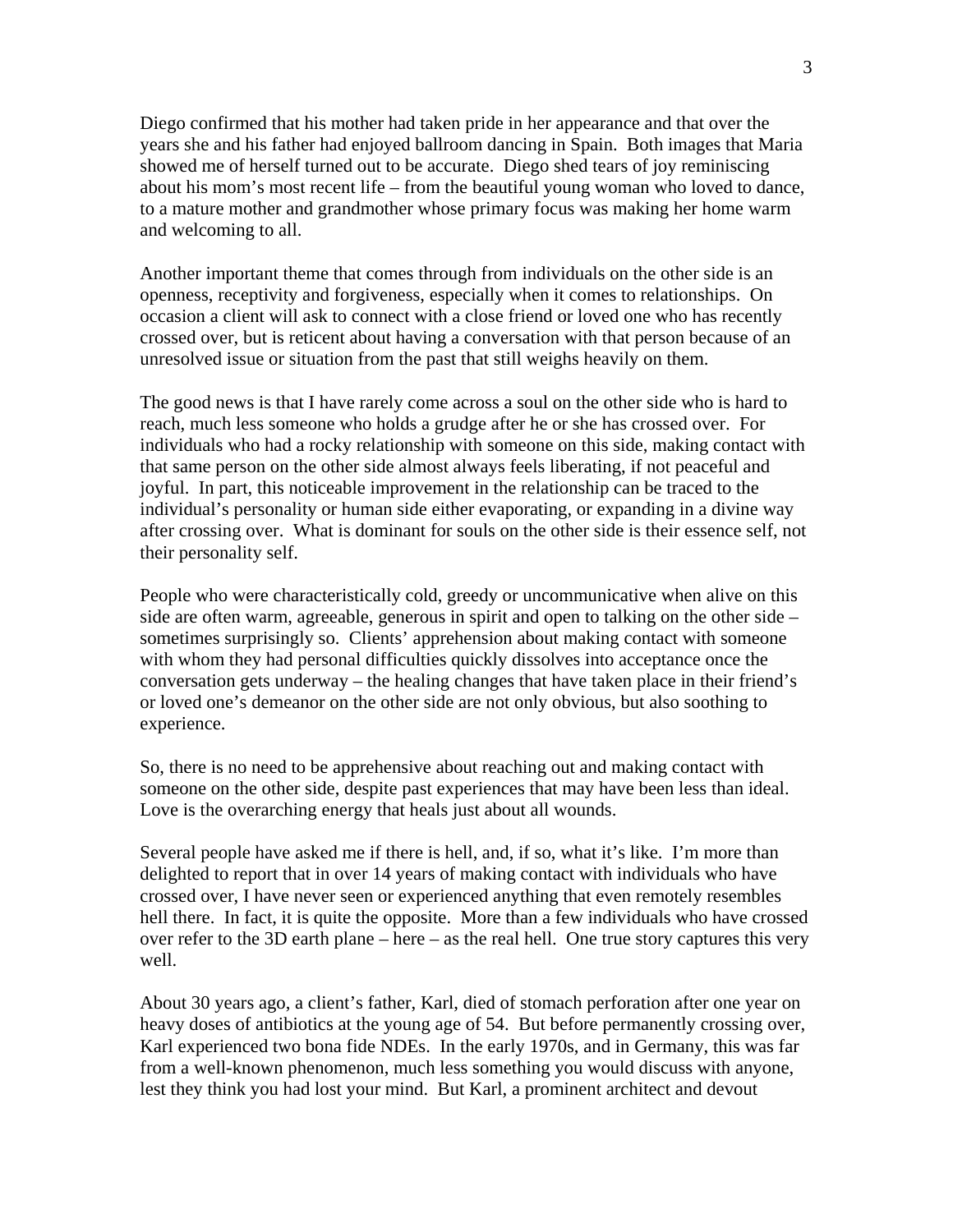Catholic, felt compelled to share the miraculous experience he had with his wife and teenage sons.

Upon coming back into his ailing body from the NDE, Karl clearly described what had happened, as best he could. He explained how light and free he felt when he floated above his physical body and went into the tunnel of light. For the first time in longer than he could remember, Karl was pain-free, felt truly alive and was joyful again. But as he approached the other side, Karl understood that it was not yet his time to fully cross over. Disappointed, he came zooming back into his body, back onto the hospital bed. The agony of returning was devastating to him.

As clearly and articulately as he could, Karl described how beautiful and loving it was on the other side, and asked his family to feel at peace when the time did come for him to fully cross over because, in his words, "there's no hell over there; being back in this ailing body is the real hell." Coming from a religious man who was convinced that hell did exist and expected to see or sense it, even from afar, this perspective was, and is, very significant, confirming hundreds of experiences I've had with souls who have crossed over.

On the flip side, many ask, is there a heaven? In none of the many readings that I've conducted with individuals who have crossed over have I ever 'seen' anything that resembles the storybook portrayal of heaven. No puffy clouds creating a 'floaty' environment, no pearly gates, no winged angels – although there is an abundance of angels…they simply look like loving individuals without the telltale wings.

Time and again souls on the other side tell us how 'heavenly' it is over there, but they mean this in a delightful, blissful, amazing, dreamlike way that includes instant manifestation of wondrous things. In other words, ask and it *is* given.

If life on the other side is seemingly so joyful and free of problems, then why do souls request to come back to this side, fondly referred to as Earth school? The answer is clear. As souls, when we come into human embodiment, we're presented with significant opportunities to learn important lessons here in ways that are not as easy, or even possible to do on the other side. The challenges and adversity that we face on this side are unmatched anywhere in the solar system, or so it's said. As souls, we grow expansively and at an accelerated rate here as compared to other realms of existence.

The analogy to college life is a good one – living on planet earth, on *this* side of the veil, is likened to an ivy league college with tough entrance requirements and a full course load, whereas being on *other* side is more like attending a 'party' school. The rewards for achieving our educational goals here are enormous. Thankfully, we get to ease back and continue to grow, albeit at a calmer, slower, easier pace, when we cross over. The other good news is that there is nothing to fear on the other side, making our lifelong lesson and journey here a full-fledged adventure to be experienced to the max.